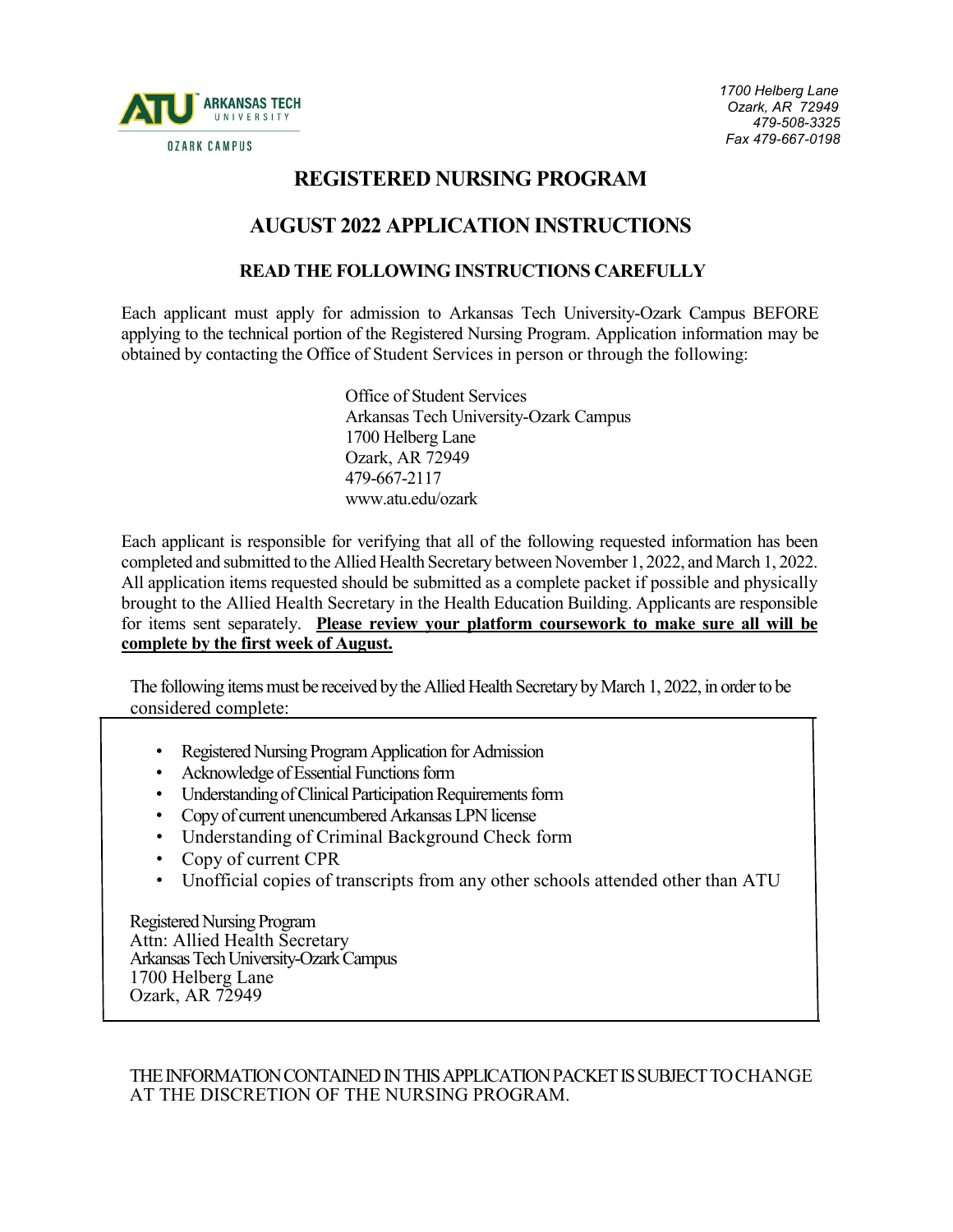### **REGISTERED NURSING PROGRAM DESCRIPTION**

The Registered Nursing Program (RN) at Arkansas Tech University-Ozark Campus is a course of study leading to the attainment of an Associate of Applied Science degree upon completion of a platform of 37 hours of coursework and 30 hours of technical coursework. **The RN program curriculum includes platform coursework which must be completed prior to enrollment in the technical phase.** The technical phase will include 2 consecutive semesters of study starting with the fall term and continuing until end of the spring term of the following year. Students will be required to maintain a "C" grade average and demonstrate satisfactory skill competency during the technical phase in order to meet program requirements for graduation.

The Registered Nursing Program at Arkansas Tech University-Ozark Campus has been granted Full Approval by the Arkansas State Board of Nursing (1123 South University Avenue, Suite 800, Little Rock, AR 72204-1619); telephone: 501-686-2700; website: [www.arsbn.org\)](http://www.arsbn.org/).

The Associate Degree of Registered Nursing program is accredited by the Accreditation Commission for Education in Nursing (Address: 3343 Peachtree Road NE, Suite 850, Atlanta, GA 30326, Phone: (404) 975- 5000, Web site: [www.acenursing.org\)](https://nam02.safelinks.protection.outlook.com/?url=https%3A%2F%2Fwww.acenursing.org%2F&data=02%7C01%7Cbshoop%40atu.edu%7C4bd644967991405c385208d86c8bc900%7C7db7ffd2db6d4416bd6d71f1de7994d2%7C1%7C0%7C637378694912805249&sdata=EHJJyQqvyfUGYCo4uH4BiRM%2BtbrExUatsvoUqvaE4WU%3D&reserved=0)

#### **PLATFORM COURSEWORK**

**Students will be required to complete a platform of 37 hours of coursework with a "C" or better and a minimum 2.75 GPA prior to admission to the technical phase of the RN program.** Students must also hold a current, unencumbered LPN license in the state of permanent residence OR hold a National Paramedic Registry Certificate and at time of application must have either a) graduated from an ASBN approved PN school in the past 12 months OR b) worked a minimum of 1000 hours as an LPN in the 12 months prior to application OR c) have 3 years' experience working as a licensed Paramedic. Any LPN completing the Alternative to Discipline program is considered encumbered and will not be considered for admission. Work experience must be in acute or long term care. See last page of this application for clarification of this work experience. All courses required in the platform for the nursing program are either currently offered on the Arkansas Tech University Ozark or Russellville campuses. Applicants with platform coursework completed at other institutions should have their official transcripts sent to the Office of Student Services for review. The platform coursework includes:

| <b>Prefix</b> | <b>Number</b>    | <b>Title</b>                                  | <b>Credit</b><br>hrs |
|---------------|------------------|-----------------------------------------------|----------------------|
| <b>MATH</b>   | 1113             | College Algebra                               | 3                    |
| <b>ENGL</b>   | 1013             | Composition I                                 | 3                    |
| <b>PSY</b>    | 2003             | General Psychology                            | 3                    |
| <b>BIOL</b>   | $2404$ or        | Human Anatomy and Physiology I                | $\overline{4}$       |
| <b>BIOL</b>   | 2014             | Human Anatomy                                 |                      |
| <b>BIOL</b>   | 2414 or          | Human Anatomy and Physiology II               | $\overline{4}$       |
| <b>BIOL</b>   | 3074             | Human Physiology                              |                      |
| <b>ENGL</b>   | 1023             | Composition II                                | 3                    |
| <b>BST</b>    | 1303             | Introduction to Computers                     |                      |
| <b>Or</b>     |                  |                                               |                      |
| <b>COMS</b>   | 2003             | Microcomputer Applications                    | 3                    |
| Or            |                  |                                               |                      |
| <b>COMS</b>   | 1003             | Introduction to Computer Based Systems        |                      |
| <b>PSY</b>    | 3813             | Lifespan Development                          | 3                    |
| <b>BIOL</b>   | 2054 or          | Microbiology for Health Sciences              | $\overline{4}$       |
| <b>BIOL</b>   | 3054             | Microbiology                                  |                      |
| <b>SOC</b>    | 1003             | Introduction to Sociology                     | 3                    |
| <b>CHEM</b>   | 1111 and<br>1113 | Survey of Chemistry Lab/A Survey of Chemistry | $\overline{4}$       |
| <b>RN</b>     | 2006             | Paramedic Transition to RN*                   | 6                    |
|               |                  | <b>Total Platform Hours</b>                   | 37/43                |

Required only for Paramedic transition students, (43 hours for Paramedic students)

Substitution and/or waiving of platform coursework will be at the discretion of the Registered Nursing program chair in accordance with the policies and procedures of Arkansas Tech University-Ozark Campus.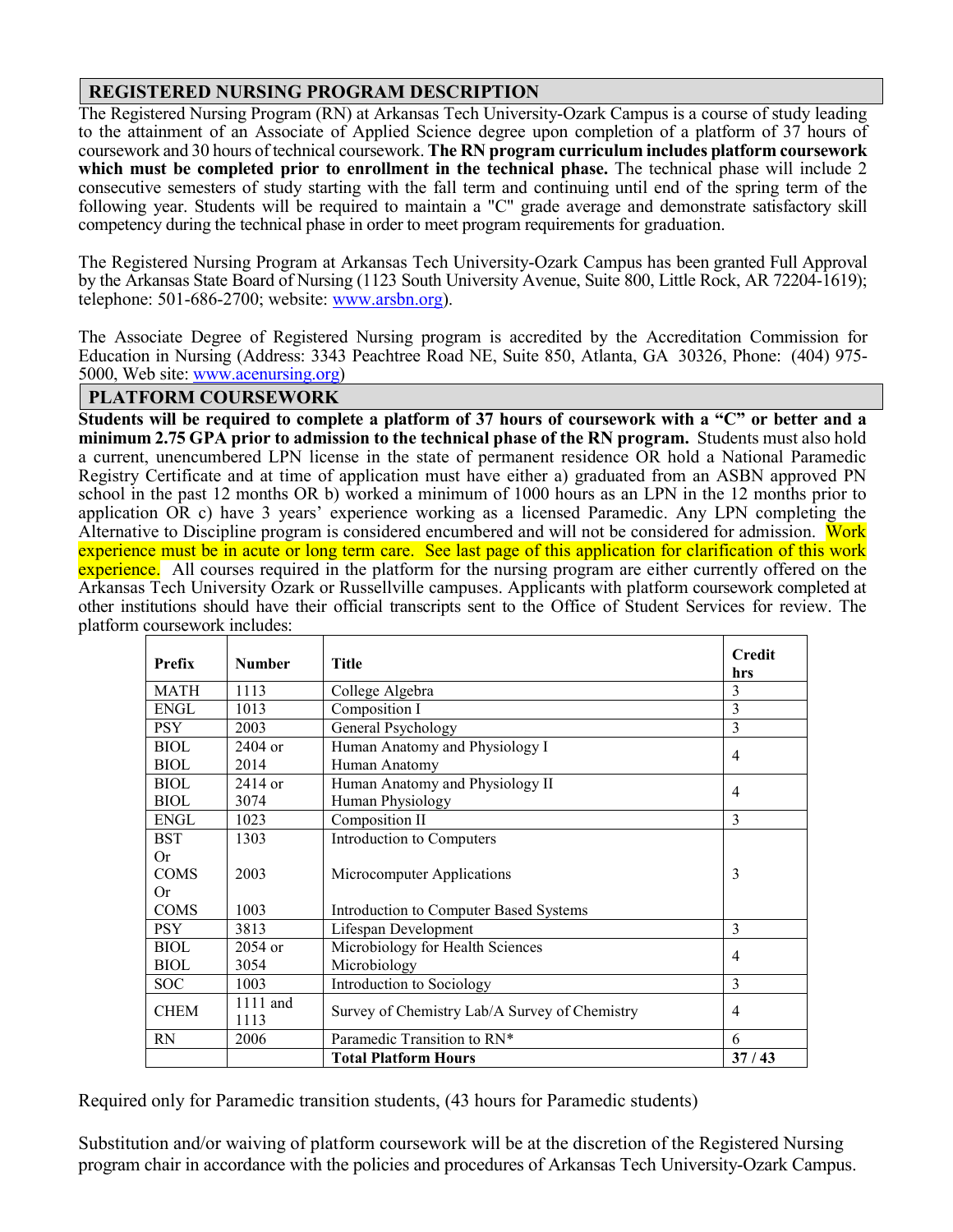## **TECHNICAL COURSEWORK**

Students must apply to the technical phase of the program following completion of the platform coursework. Admission to the technical phase is competitive due to limited enrollment. Satisfactory completion of the technical coursework will enable a student to graduate with an Associate of Applied Science degree and apply for state licensure as a registered nurse. The technical phase of the program includes a combination of classroom/laboratory study and required clinical education. During the classroom/laboratory portion of the program, students will have the opportunity to learn registered nursing procedures and practice specific procedures on fellow nursing students. Students will be expected to participate in all class and laboratory activities as both a demonstration subject and a simulated patient for their classmates. The clinical education portion of the program consists of working with patients in a clinical facility as a student while under the supervision of a clinical instructor. Clinical education sites are located in various cities and towns throughout the area and some may even require lodging due to their distance from Arkansas Tech University-Ozark Campus. Students will be responsible for all travel associated with clinical education. In addition, each student will be responsible for all meals and lodging associated with clinical education, unless provisions are made by the clinical education site to which they are assigned. Projected technical coursework for the class will include the following:

| <b>Associate of Applied Science Degree</b> |               |                                                 |                   |                |  |  |  |
|--------------------------------------------|---------------|-------------------------------------------------|-------------------|----------------|--|--|--|
| <b>Registered Nurse</b>                    |               |                                                 |                   |                |  |  |  |
| Prefix                                     | <b>Number</b> | <b>Title</b>                                    | <b>Credit hrs</b> | Semester taken |  |  |  |
|                                            |               | APPLICATION TO ADN RN PROGRAM                   |                   |                |  |  |  |
| <b>RN</b>                                  | 2113          | Introduction to Professional Nursing            | 3                 | Fall           |  |  |  |
| <b>RN</b>                                  | 2112          | Pharmacology I                                  | $\overline{2}$    | Fall           |  |  |  |
| <b>RN</b>                                  | 2116          | Theories and Concepts for Registered Nursing I  | 6                 | Fall           |  |  |  |
| <b>RN</b>                                  | 2115          | Practicum for Registered Nursing I              | 5                 | Fall           |  |  |  |
| <b>RN</b>                                  | 2212          | Pharmacology II                                 | $\overline{2}$    | Spring         |  |  |  |
| <b>RN</b>                                  | 2216          | Theories and Concepts for Registered Nursing II | 6                 | Spring         |  |  |  |
| <b>RN</b>                                  | 2215          | Practicum for Registered Nursing II             | 5                 | Spring         |  |  |  |
| <b>RN</b>                                  | 2211          | <b>Nutrition</b>                                | 1                 | Spring         |  |  |  |
|                                            |               | Total: 30 Credit Hours                          | 30                |                |  |  |  |

## **NON-DISCRIMINATION STATEMENT**

The Registered Nursing Program at Arkansas Tech University-Ozark Campus does not discriminate on the basis of color, sex, sexual orientation, gender identity, race, age, religion, national origin, or disability, in any of its practices, policies, or procedures. This includes, but is not limited to, admission, employment, financial aid, or educational service. Arkansas Tech University-Ozark Campus complies with all applicable state and federal laws including, but not limited to, Title VI and Title VII of the Civil Rights Act of 1964 as amended, the Age Discrimination in Employment Act of 1967 as amended, Title IX of the Educational Amendment of 1972, Section 504 of the Rehabilitation Act Amendments of 1974, the Civil Rights Restoration Act of 1987, the Americans with Disabilities Act of 1990, and the Civil Rights Act of 1991. A copy of the Affirmative Action Plan, including specific responsibilities and provisions for implementation and compliance will be made available upon request. Responsibility for implementation and compliance with this Affirmative Action policy has been delegated to the Affirmative Action officer, e-mail [affirmative.action@atu.edu](mailto:affirmative.action@atu.edu)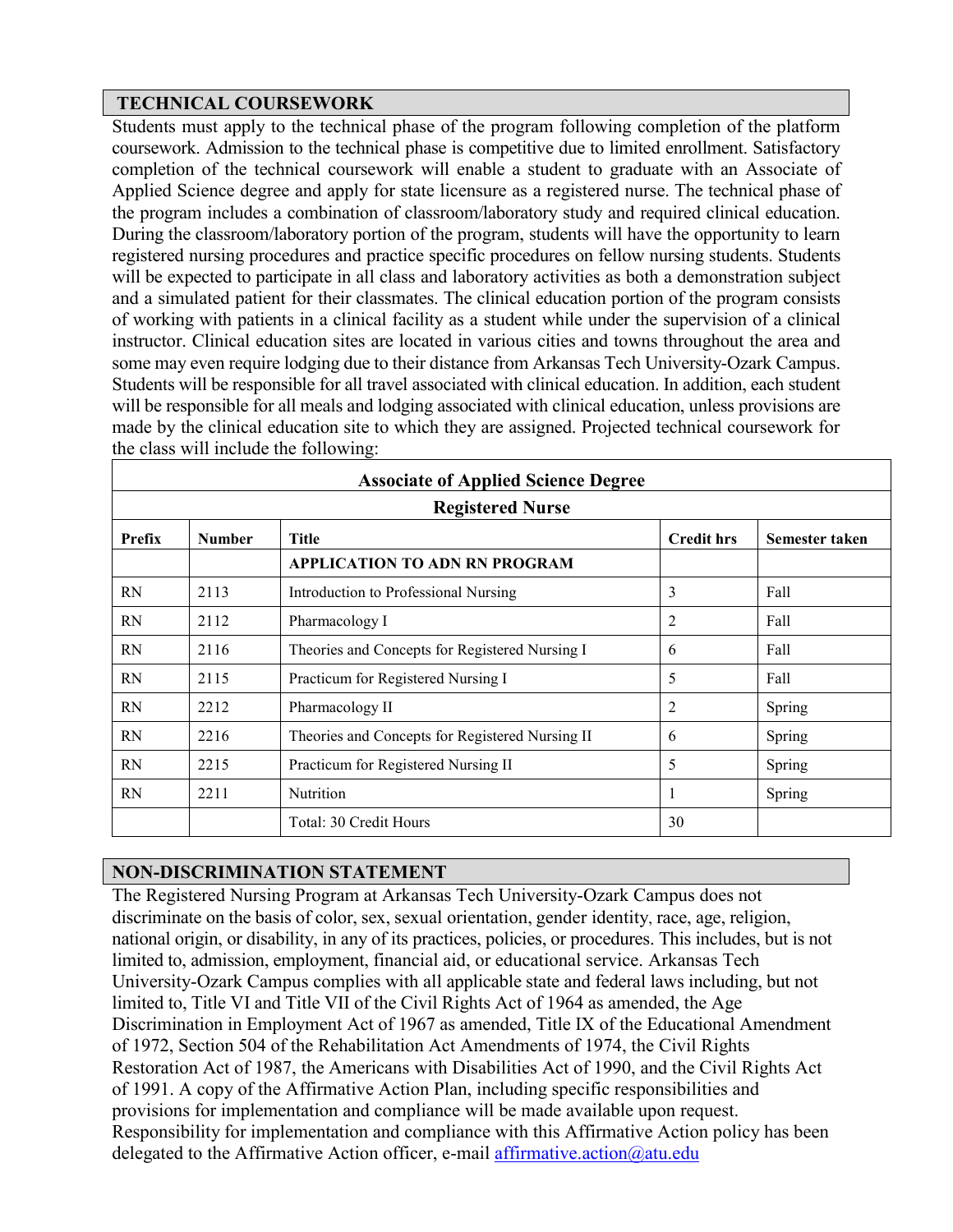#### **ADMISSIONS CRITERIA**

In order to be considered for admission to the RN program, each student must meet the following criteria:

- Eligibility for admission to Arkansas Tech University-Ozark Campus
- Completion of platform coursework with a "C" or better and a minimum 2.75 GPA; conditional acceptance may be granted to those students who are in the process of completing remaining platform coursework. Failure to maintain a 2.75 GPA and "C" or better upon completion of remaining platform coursework or failure to complete all platform coursework prior to the start of the program may lead to forfeiture of RN program admission offer.
- Current unencumbered Arkansas LPN licensure OR Hold a National Paramedic Registry Certificate. Recent graduates must have made application to the Arkansas State Board of Nursing in order to be considered for conditional admission, Upon an applicant receiving conditional admission, the applicant must show proof of a temporary license prior to beginning coursework. The applicant must pass the NCLEX-PN prior to the final date to drop/withdraw from courses with full reduction of tuition/fees. Failure to take or pass the NCLEX-PN by this time will result in the student being administratively withdrawn from the program.
- Submission of complete and accurate RN Program Application Packet for Admission
- Completion of appropriate HESI PN or Paramedic to ADN MOBILITY EXAM testing
- Be at least 18 years of age
- Students who speak English as a second language must meet the same admission criteria as other students.
- Must have either a) graduated from an ASBN approved PN school in the 12 months prior to application OR b) been employed a minimum of 1,000 hours as an LPN in the 12 months prior to application OR c) have 3 years experience working as a licensed Paramedic. Work experience must be in acute or long term care. Volunteer hours are not considered in the 1,000 hours.

## **CLASS SIZE**

The class size will be determined dependent on clinical site availability and job market.

#### **HESI PN to ADN MOBILITY EXAM**

Prior to taking the HESI PN or Paramedic to ADN MOBILITY exam, applicants will be required to pay a testing fee. This is a computerized test and therefore test scores will be immediately available. Test results will then be forwarded to the RN program office and the Office of Student Services. Acceptance of HESI results from testing at locations other than Arkansas Tech University-Ozark Campus will be at the discretion of the RN Program. The HESI PN or Paramedic to ADN MOBILITY EXAM will be used by the RN program for admission consideration.

#### **SELECTION CRITERIA**

Due to the limited spots available for each class of RN students, the RN Program must use a method of ranking each candidate according to the candidate's qualifications. Applicants will be ranked by scores on the HESI PN or Paramedic to ADN MOBILITY EXAM.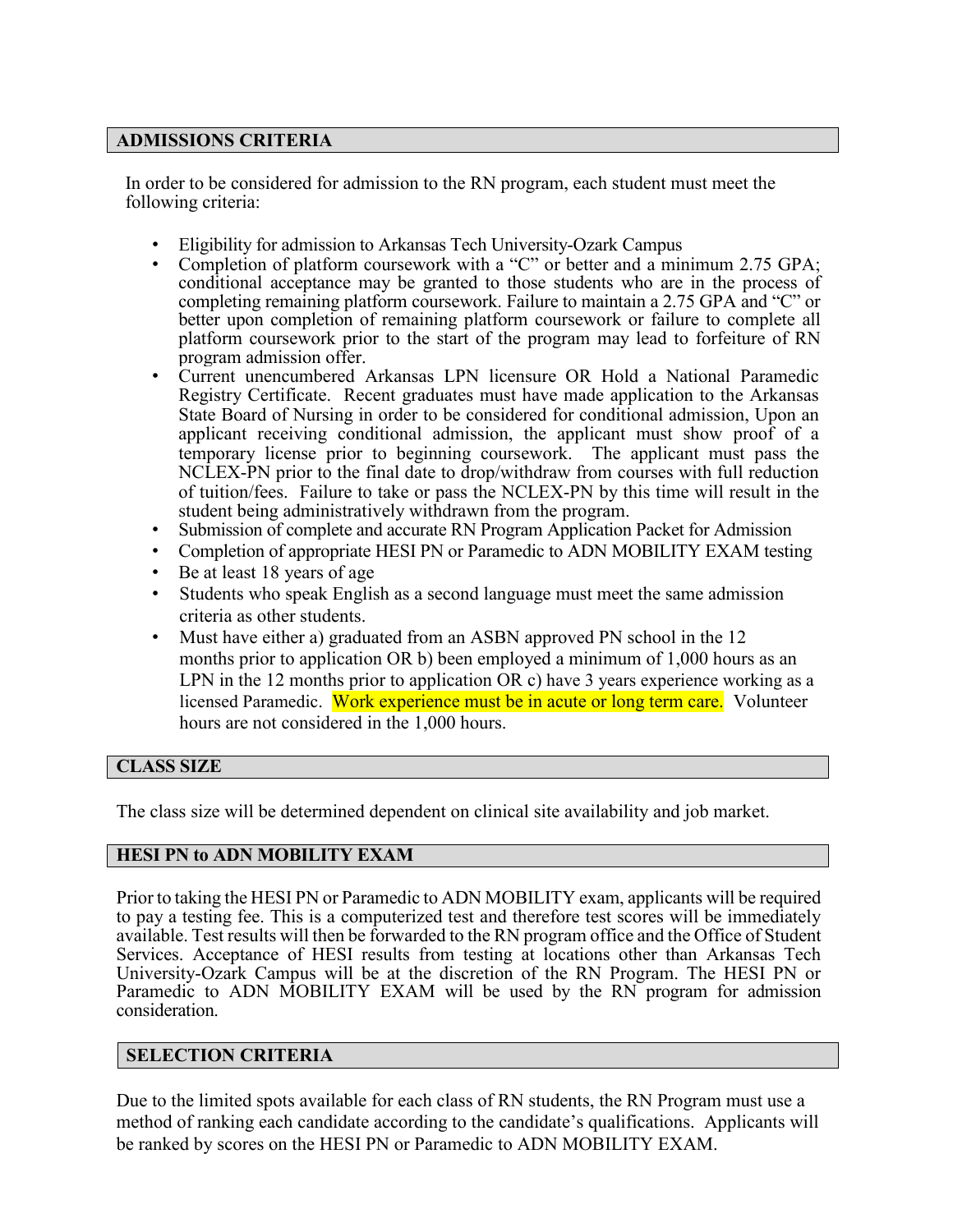In the case of a tie in the application score for applicants, the following criteria will be utilized as tie-breakers (the criteria are arranged in order of importance):

1. Cumulative GPA for all college coursework completed prior to the application deadline

2. Date/time of submission of completed LPN to RN program application materials.

## **SELECTION PROCESS**

Offers of admission for available spaces will be made to the qualified applicants with the highest overall ratings. All applicants will be notified by the RN Program of their admission status. Applicants accepted into the program must notify the RN Program office as soon as possible of their decision to accept or decline the offer of admission. Applicants who decline admission or are not accepted for admission may reapply for admission the following year. In the event an opening for a student becomes available, then applicants from the alternate list will be offered admission according to individual ranking.

The timeline for the application and selection process is included below:

| March 1,       | RN program application and forms included<br>in packet due to RN program office.                                                                         |  |
|----------------|----------------------------------------------------------------------------------------------------------------------------------------------------------|--|
| AFTER May 15,  | Students with completed applications will<br>complete appropriate HESI PN or Paramedic<br>to ADN MOBIITY EXAM as scheduled by<br><b>Student Services</b> |  |
| AFTER June 15, | RN applications will be reviewed and<br>students will be selected for entry to the<br>technical coursework.                                              |  |

#### **FINANCIAL AID**

Students requesting information regarding financial aid are encouraged to contact the Financial Aid Office as follows:

> Financial Aid Office 1700 Helberg Lane Ozark, AR 72949 479-508-3111

## **NONDISCRIMINATION STATEMENT**

The Registered Nursing Program at Arkansas Tech University-Ozark Campus does not discriminate on the basis of color, sex, race, age, religion, national origin, disability, genetic information or veteran status in any of its practices, policies, or procedures. This includes, but is not limited to, admission, employment, financial aid, or educational service. Arkansas Tech University-Ozark Campus complies with all applicable state and federal laws including, but not limited to, Title VI and Title VII of the Civil Rights Act of 1964 as amended, the Age Discrimination in Employment Act of 1967 as amended, Title IX of the Educational Amendment of 1972, Section 504 of the Rehabilitation Act Amendments of 1974, the Civil Rights Restoration Act of 1987, the Americans with Disabilities Act of 1990, and the Civil Rights Act of 1991. A copy of the Affirmative Action Plan, including specific responsibilities and provisions for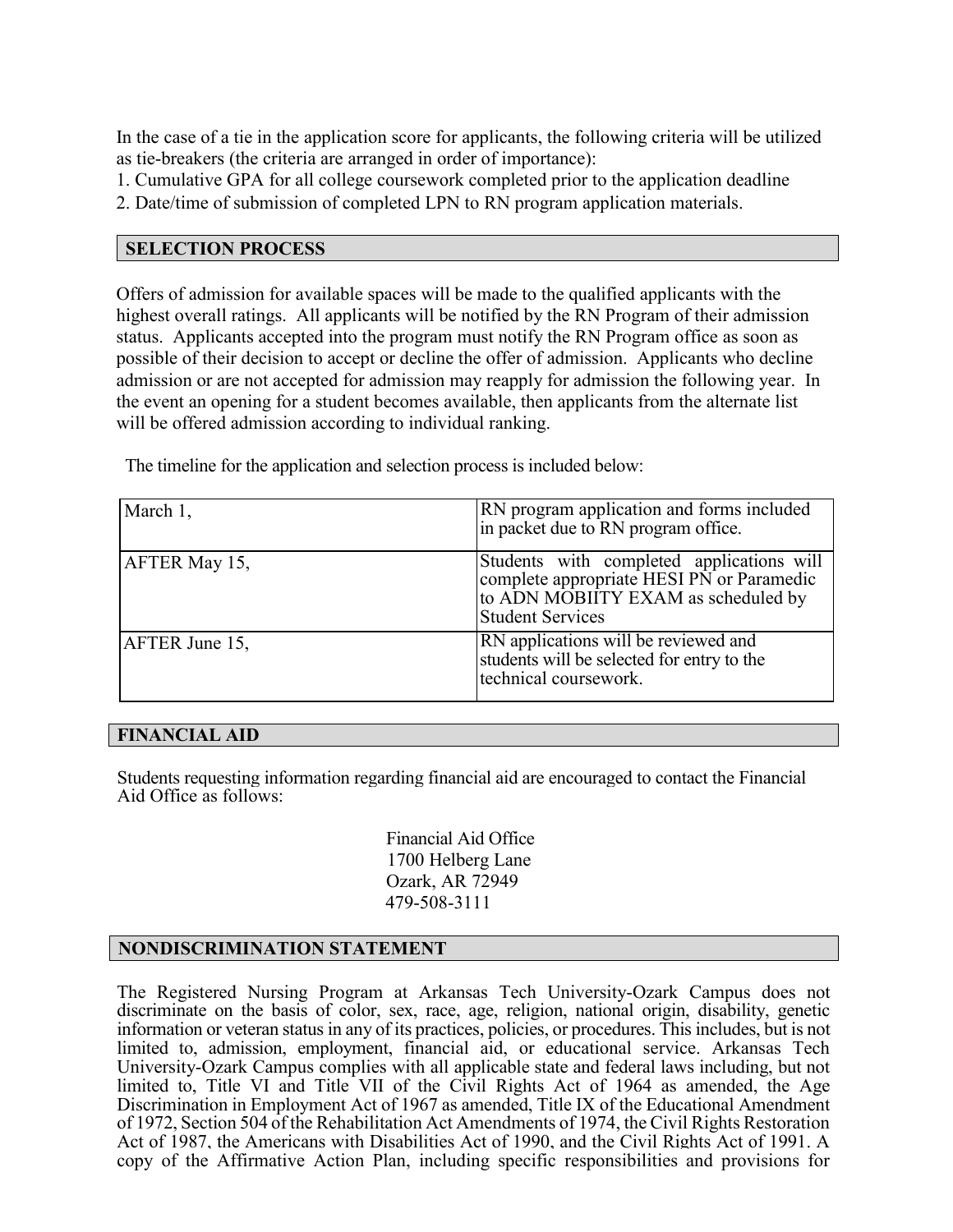implementation and compliance will be made available upon request. Responsibility for implementation and compliance with this Affirmative Action policy has been delegated to the Affirmative Action officer, e-mail affirmative.action@atu.edu.

### **PROJECTED PROGRAM COSTS**

Estimated costs for enrollment in the technical phase of the RN program are as follows:

- Approximately \$10,000 for tuition and fees
- Approximately \$300 for textbooks
- Approximately \$300 for a lab coat and clinical uniform
- \$15 for a campus parking permit
- Approximately \$25 for TB testing
- Approximately \$90 for Hepatitis B vaccination
- Approximately \$350 for Arkansas State Board of Nursing licensure

The above projected costs are subject to change.

### **CRIMINAL BACKGROUND INVESTIGATION**

Students admitted to the RN program will be expected to obtain criminal background checks following entry into the program. Criminal background checks may be a requirement for attendance at some of the clinical education sites affiliated with the RN program. Based upon the results of these checks, an affiliated clinical education site may determine not to allow a particular student's presence at a facility. In addition, a criminal background may preclude licensure or employment following graduation. Students are responsible for the associated costs and delivery of background results to the clinical facility requesting the information.

#### **DRUG AND ALCOHOL TESTING**

Drug and alcohol testing may be a requirement for attendance at some of the clinical education sites affiliated with the RN program. Based upon the results of these checks, an affiliated clinical education site may determine not to allow a particular student's presence at a facility. The student is responsible for the costs associated with any drug and alcohol testing required for attendance at a particular clinical education site. In addition, the student is also responsible for submission of testing results to the clinical education facility requesting the information.

#### **ESSENTIAL FUNCTIONS FOR THE REGISTERED NURSE**

Successful participation in the RN Program includes the ability to perform essential functions, which are necessary for delivery of nursing services in a safe, ethical, legal manner. The essential functions are expected to be demonstrated, with or without reasonable accommodation, by students participating in the RN program. Upon reviewing the Essential Functions for the RN Student included in this packet, the candidate will complete the Acknowledgment of Essential Functions for the Registered Nursing Student form and indicate whether or not that student can perform the essential functions. Prior to admission to the program, the student is responsible for providing written documentation of any disabilities, along with evidence for the need for accommodation. Requests for accommodations will be forwarded to the Disability Coordinator for the university. The university will then decide if reasonable accommodations can be made for that particular student.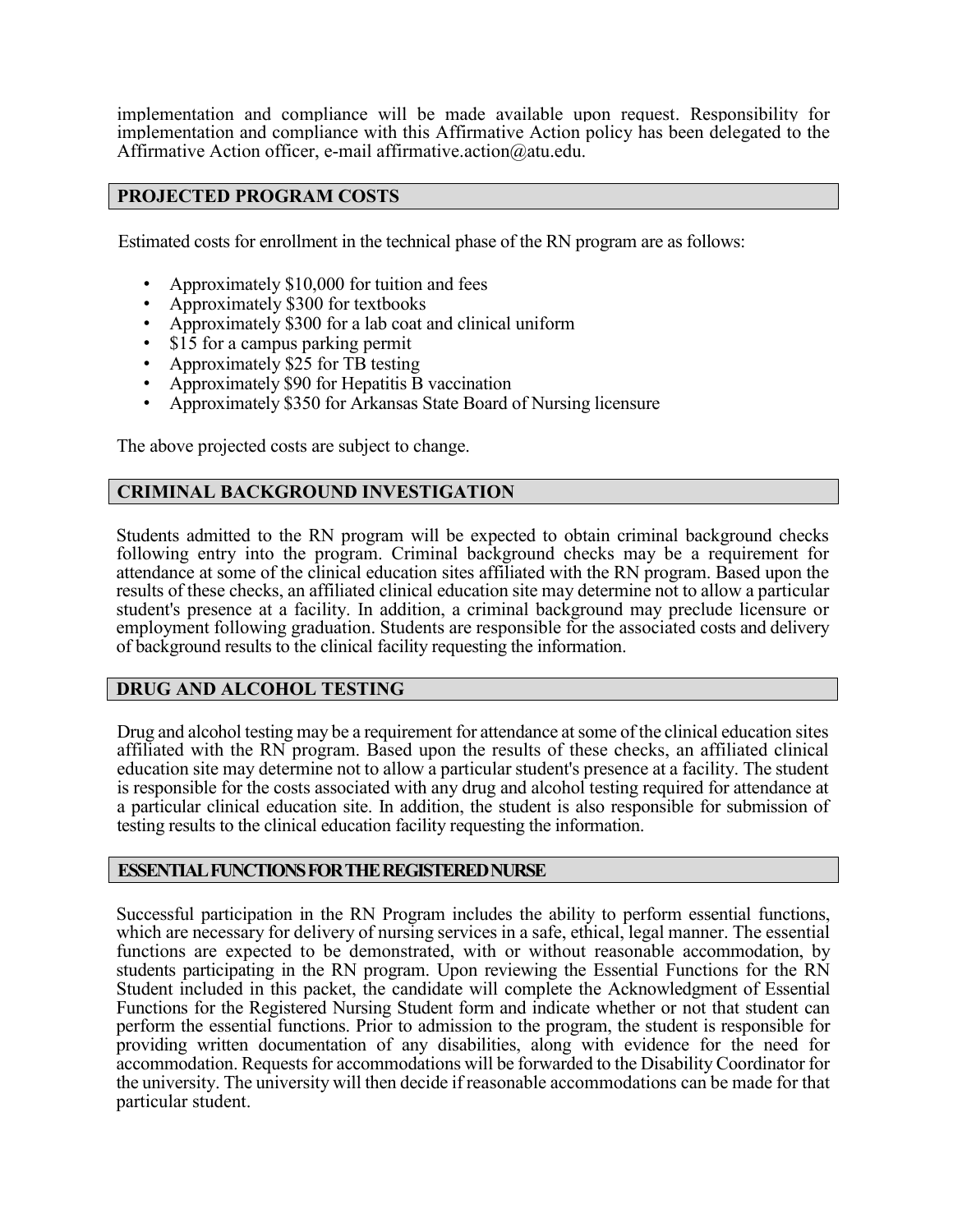| <b>Essential Function</b> | Capabilities Expected                                                                                                                                                                                                                                                                                                  |
|---------------------------|------------------------------------------------------------------------------------------------------------------------------------------------------------------------------------------------------------------------------------------------------------------------------------------------------------------------|
| Motor Skills              | The student should possess sufficient motor capabilities in order to<br>provide safe and effective physical therapy procedures. Capabilities<br>required include, but are not limited to:<br>Ability to assist and protect patients who are walking, exercising,<br>or performing other activities                     |
|                           | Ability to adjust, move, position, and lift patients and equipment<br>$\bullet$                                                                                                                                                                                                                                        |
|                           | Ability to perform pushing, pulling, bending, twisting, reaching,<br>$\bullet$<br>standing, kneeling, sitting, walking, and crawling                                                                                                                                                                                   |
|                           | Ability to provide cardiopulmonary resuscitation (CPR)<br>$\bullet$                                                                                                                                                                                                                                                    |
|                           | Ability to manipulate equipment including adjustment of dials,<br>$\bullet$<br>gauges, small nuts/bolts, and various equipment settings                                                                                                                                                                                |
|                           | Sufficient endurance to move about a clinical setting steadily<br>$\bullet$<br>throughout an 8-hour work day                                                                                                                                                                                                           |
| <b>Sensory Skills</b>     | The student should possess sufficient sensory abilities in order to<br>competently assess and monitor patients. Capabilities required include, but<br>are not limited to:                                                                                                                                              |
|                           | Sufficient visual ability to recognize and interpret facial<br>٠<br>expressions and body language, identify normal and abnormal<br>patterns of movement, to read or set parameters on equipment,<br>to discriminate color changes, recognize a patient's<br>physiological status, and assess the patient's environment |
|                           | Sufficient auditory ability to recognize and respond to verbal<br>$\bullet$<br>communication, auditory timers, equipment alarms, and<br>effectively use devices for measurement of blood pressure                                                                                                                      |
|                           | Sufficient tactile ability to palpate pulses; detect and assess<br>$\bullet$<br>changes or abnormalities in skin texture, skin temperature,<br>muscle tone, and joint movement                                                                                                                                         |
| Communication             | The student should possess sufficient ability to communicate effectively<br>and competently in the English language with others using appropriate<br>verbal, computer and written methods. Capabilities required include,<br>but are not limited to:                                                                   |
|                           | Ability to read at a level of competency that allows one to safely<br>$\bullet$<br>perform the essential functions of an assignment                                                                                                                                                                                    |
|                           | Ability to write in a legible manner<br>٠                                                                                                                                                                                                                                                                              |
|                           | Ability to present information about nursing procedures<br>$\bullet$<br>and services to patients, family members, and other health care<br>professionals                                                                                                                                                               |
|                           | Ability to recognize, interpret, and respond to nonverbal<br>behavior of self and others                                                                                                                                                                                                                               |
|                           | Ability to interpret and communicate information regarding the<br>٠<br>status, safety, and rehabilitation of patients                                                                                                                                                                                                  |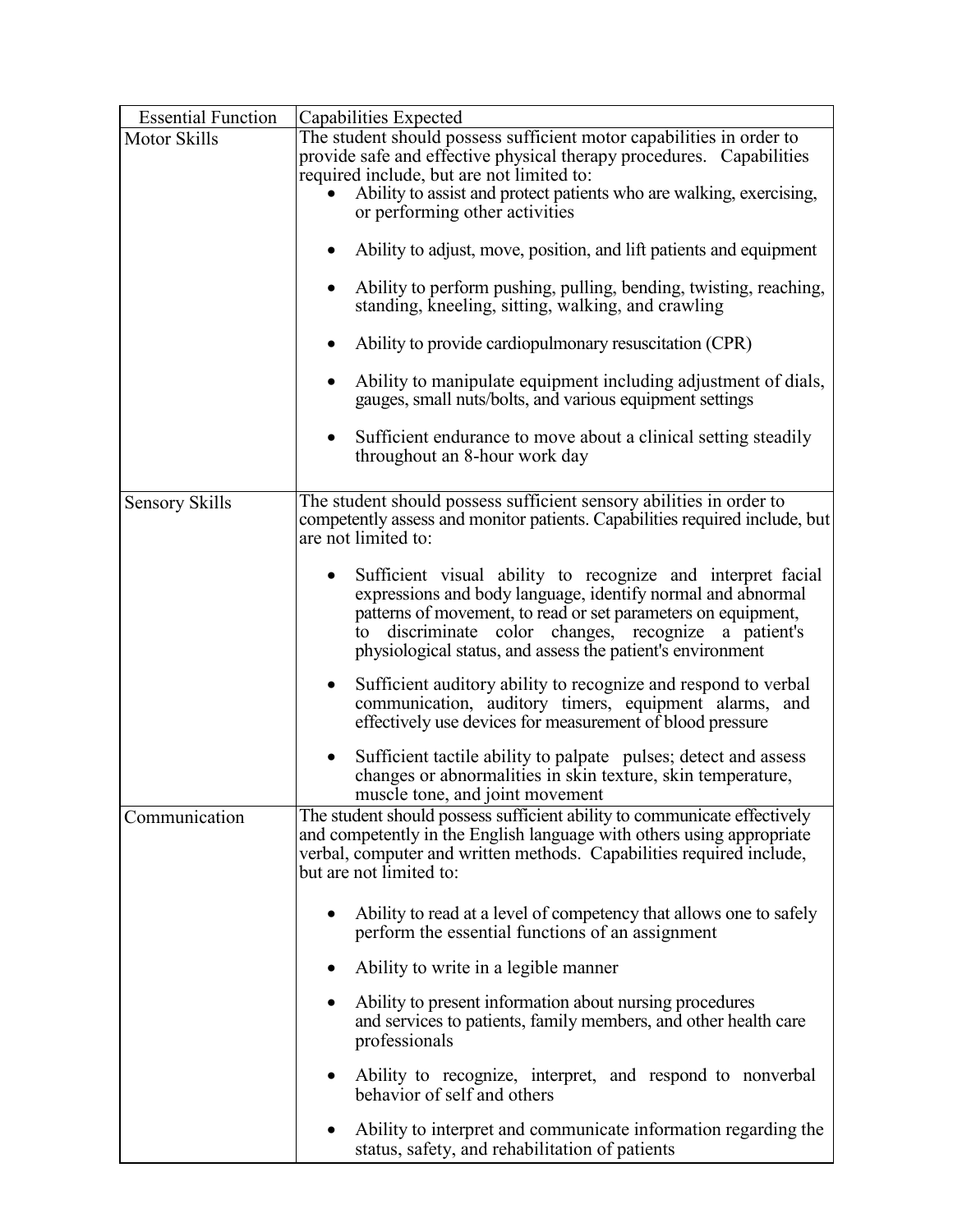| Behavior                 | The student should possess sufficient ability to exercise good judgment,<br>develop therapeutic relationships with patients and others, work in<br>stressful situations, and tolerate close physical contact with patients<br>and co-workers. Capabilities required include, but are not limited to:<br>Ability to work with multiple patients and colleagues at the same<br>time<br>Ability to work with others under stressful conditions<br>Ability to work with individuals of varying socioeconomic, ethnic,<br>and cultural backgrounds<br>Ability to act in the best interests of patients                                                                            |
|--------------------------|------------------------------------------------------------------------------------------------------------------------------------------------------------------------------------------------------------------------------------------------------------------------------------------------------------------------------------------------------------------------------------------------------------------------------------------------------------------------------------------------------------------------------------------------------------------------------------------------------------------------------------------------------------------------------|
| <b>Critical Thinking</b> | The student should possess sufficient ability to comprehend and<br>process information in a timely manner. Capabilities required include,<br>but are not limited to:<br>Ability to collect and interpret data related to patients and<br>nursing services<br>Ability to prioritize multiple tasks, process information, and make<br>decisions<br>Ability to apply knowledge from education to the provision of<br>nursing services<br>Ability to observe, measure, and interpret normal and abnormal<br>patient responses to nursing interventions, and appropriately<br>modify treatment interventions<br>Ability to act safely and ethically in the nursing lab and clinic |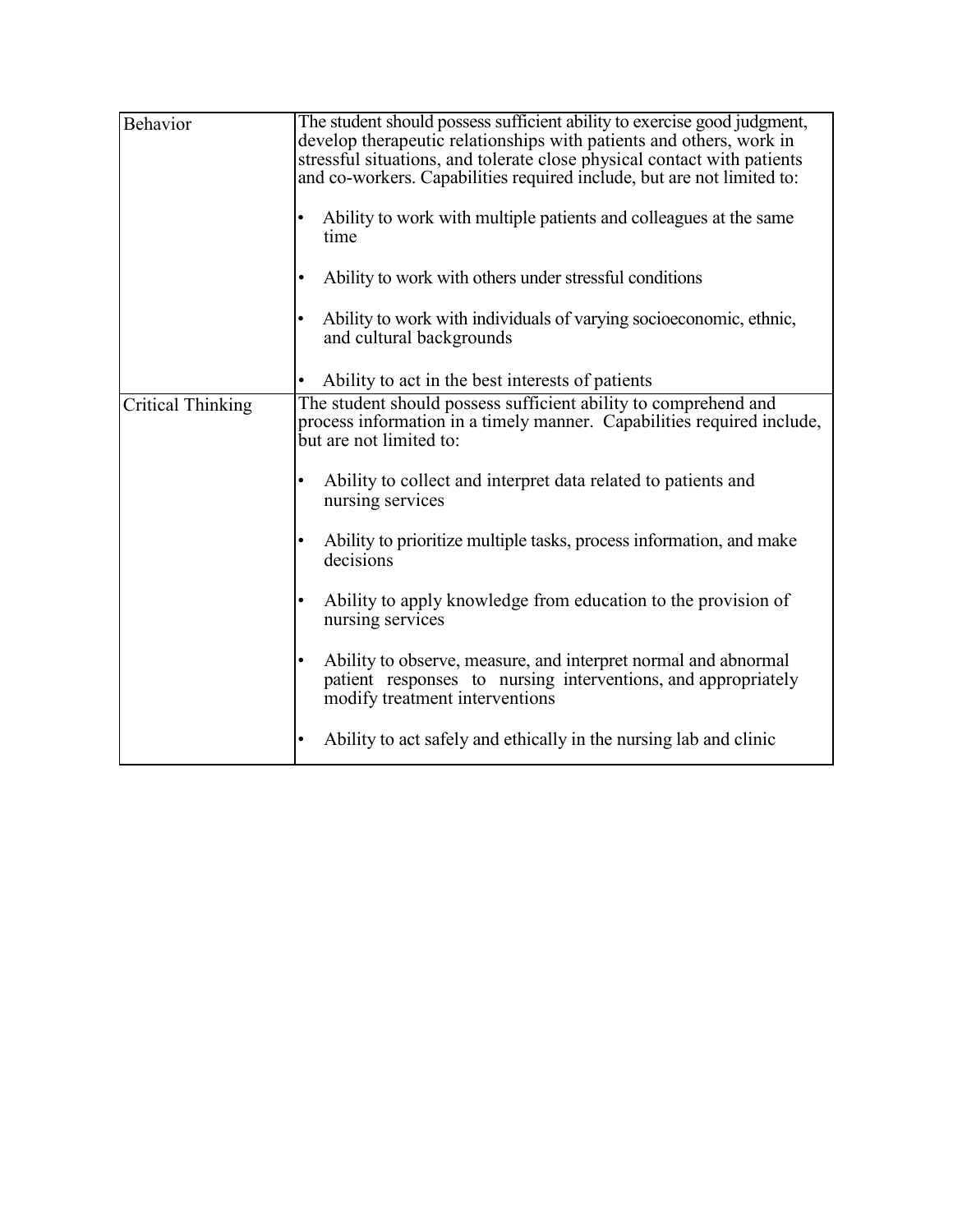

*1700 Helberg Lane Ozark, AR 72949 479-508-3325 Fax 479-667-0198* 

# **Criminal Background Check Statement**

The Arkansas State Board of Nursing requires a criminal background check be performed on each first time applicant for licensure. Information taken from the Arkansas Nurse Practice Act is found below. Applicants are reminded that completion of the Arkansas Tech University-Ozark Campus LPN to RN program does not guarantee whether or not the applicant will be allowed to sit for the licensure examination or receive an Arkansas RN license. Applicants must read the statement below, which is taken directly from the Arkansas Nurse Practice Act, in its' entirety and sign the attached release.

## **17-3-102. Licensing restrictions based on criminal records.**

- (a) An individual is not eligible to receive or hold a license issued by a licensing entity if that individual has pleaded guilty or nolo contendere to or been found guilty of any of the following offenses by any court in the State of Arkansas or of any similar offense by a court in another state or of any similar offense by a federal court, unless the conviction was lawfully sealed under the Comprehensive Criminal Record Sealing Act of 2013, § 16-90- 1401 et seq., or otherwise previously sealed, pardoned or expunged under prior law:
	- (1) Capital murder as prohibited in § 5-10-101;
	- (2) Murder in the first degree and second degree as prohibited in §§ 5-10-102 and 5- 10- 103;
	- (3) Manslaughter as prohibited in § 5-10-104;
	- (4) Negligent homicide as prohibited in § 5-10-105;
	- (5) Kidnapping as prohibited in § 5-11-102;
	- (6) False imprisonment in the first degree as prohibited in  $\S$  5-11-103;
	- (7) Permanent detention or restraint as prohibited in § 5-11- 106;
	- (8) Robbery as prohibited in § 5-12-102;
	- (9) Aggravated robbery as prohibited in § 5-12-103;
	- (10) Battery in the first degree as prohibited in § 5-13-201;
	- (11) Aggravated assault as prohibited in § 5-13-204;
	- (12) Introduction of a controlled substance into the body of another person as prohibited in § 5-13-210;
	- (13) Aggravated assault upon a law enforcement officer or an employee of a correctional facility as prohibited in § 5-13-211, if a Class Y felony;
	- (14) Terroristic threatening in the first degree as prohibited in  $\S$  5-13-301;
	- (15) Rape as prohibited in § 5-14-103;
	- (16) Sexual indecency with a child as prohibited in § 5-14-110;
	- (17) Sexual extortion as prohibited in § 5-14-113;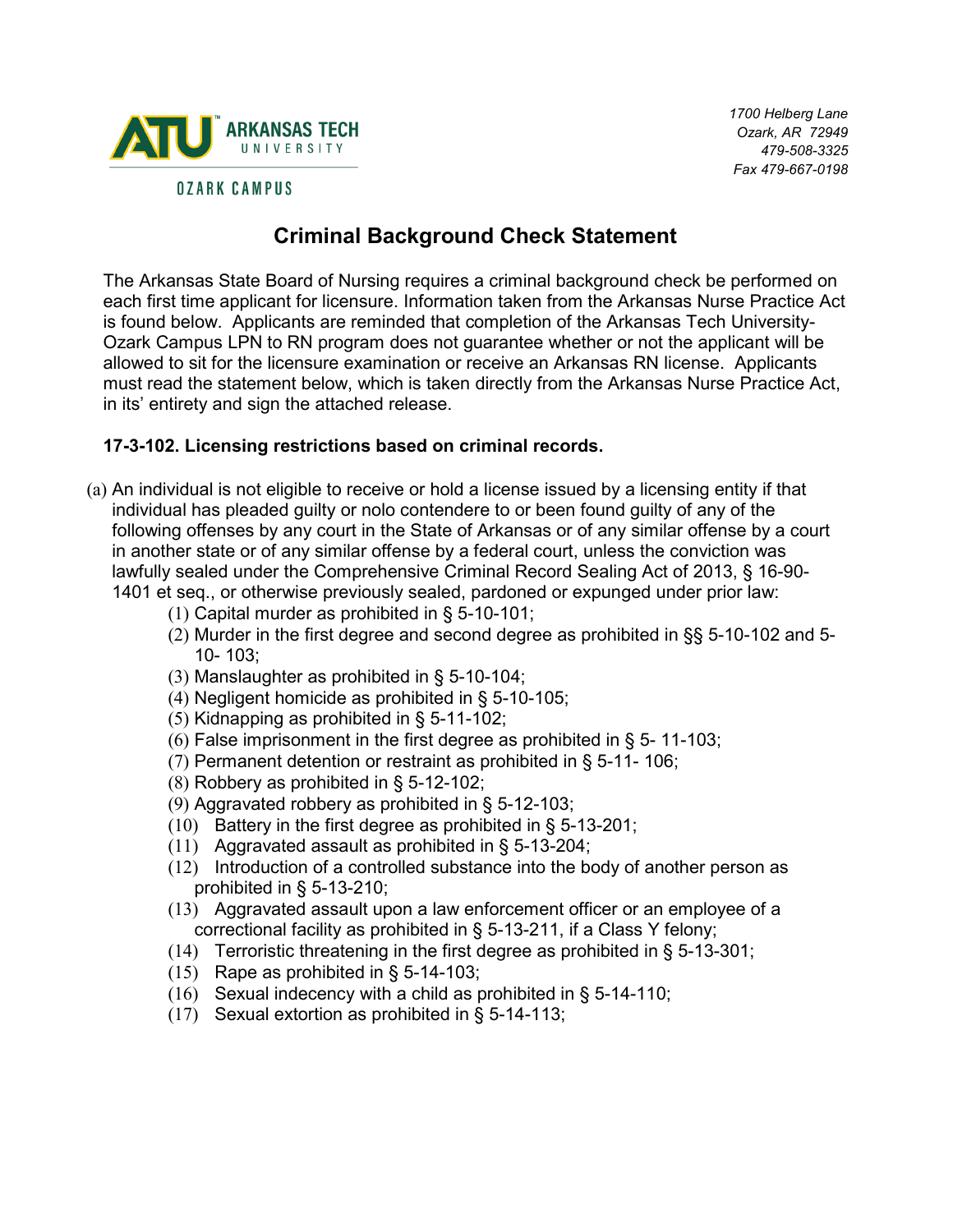- (18) Sexual assault in the first degree, second degree, third degree, and fourth degree as prohibited in §§ 5-14-124 — 5-14-127;
- (19) Incest as prohibited in § 5-26-202;
- (20) Offenses against the family as prohibited in §§ 5-26-303 5-26-306;
- (21) Endangering the welfare of an incompetent person in the first degree, as prohibited in § 5-27-201;
- (22) Endangering the welfare of a minor in the first degree as prohibited in  $\S$  5-27-205;
- (23) Permitting the abuse of a minor as prohibited in § 5-27- 221;
- (24) Engaging children in sexually explicit conduct for use in visual or print media, transportation of minors for prohibited sexual conduct, pandering or possessing visual or print medium depicting sexually explicit conduct involving a child, or use of a child or consent to use of a child in a sexual performance by producing, directing, or promoting a sexual performance by a child, as prohibited in §§ 5-27- 303 — 5-27-305, 5-27-402, and 5-27-403;
- (25) Computer child pornography as prohibited in § 5-27-603;
- $(26)$  Computer exploitation of a child in the first degree as prohibited in § 5-27-605;
- (27) Felony adult abuse as prohibited in § 5-28-103;
- (28) Theft of property as prohibited in § 5-36-103;
- (29) Theft by receiving as prohibited in § 5-36-106;
- (30) Arson as prohibited in § 5-38-301;
- (31) Burglary as prohibited in § 5-39-201;
- (32) Felony violation of the Uniform Controlled Substances Act, §§ 5-64-101 5- 64- 510, as prohibited in the former § 5-64-401, and §§ 5-64- 419 — 5-64-442;
- (33) Promotion of prostitution in the first degree as prohibited in § 5-70-104;
- (34) Stalking as prohibited in § 5-71-229;
- (35) Criminal attempt, criminal complicity, criminal solicitation, or criminal conspiracy, as prohibited in §§ 5-3-201, 5-3-202, 5-3-301, and 5-3-401, to commit any of the offenses listed in this subsection; and
- (36) All other crimes referenced in this
- (37) If an individual has been convicted of crime listed in subsection (a) of this section, a licensing entity may waive disqualification or revocation of a license based on the conviction if a request for a waiver is made by:
	- (A) An affected applicant for a license; or
	- (B) The individual holding a license subject to revocation.
- (38) A basis upon which a waiver may be granted includes without limitation:
	- (A) The age at which the offense was committed;
	- (B) The circumstances surrounding the offense;
	- (C) The length of time since the offense was committed;
	- (D) Subsequent work history since the offense was committed;
	- (E) Employment references since the offense was committed;
	- (F) Character references since the offense was committed;
	- (G) Relevance of the offense to the occupational license; and
	- (H) Other evidence demonstrating that licensure of the applicant does not pose a threat to the health or safety of the public.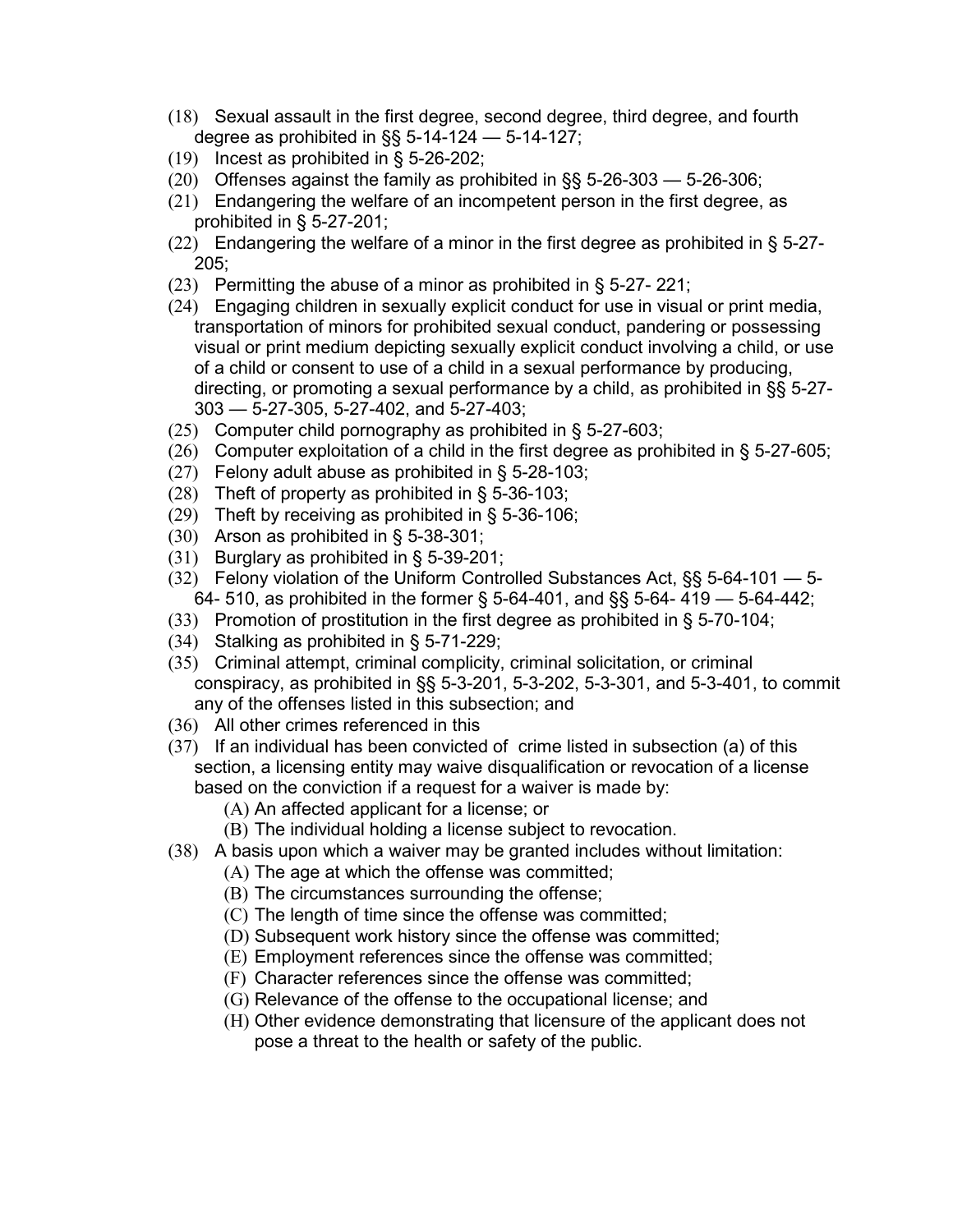- (b) If an individual has a valid criminal conviction for an offense that could disqualify the individual from receiving a license, the disqualification shall not be considered for more than five (5) years from the date of conviction or incarceration or on which probation ends, whichever date is the latest, if the individual:
	- (A) Was not convicted for committing a violent or sexual offense; and
	- (B) Has not been convicted of any other offense during the five-year disqualification period.
- (c) A licensing entity shall not, as a basis upon which a license may be granted or denied:
	- (1) Use vague or generic terms, including without limitation the phrase "moral turpitude" and "good character"; or
	- (2) Consider arrests without a subsequent conviction.
- (d) Due to the serious nature of the offenses, the following shall result in permanent disqualification for licensure:
	- (1) Capital murder as prohibited in § 5-10-101;
	- (2) Murder in the first degree as prohibited in § 5-10-102 and murder in the second degree as prohibited in § 5-10-103;
	- (3) Kidnapping as prohibited in § 5-11-102;
	- (4) Aggravated assault upon a law enforcement officer or an employee of a correctional facility as prohibited in § 5-13-211, if a Class Y felony;
	- (5) Rape as prohibited in  $\S$  5-14-103;
	- (6) Sexual extortion as prohibited in § 5-14-113;
	- (7) Sexual assault in the first degree as prohibited in § 5-14- 124 and sexual assault in the second degree as prohibited in § 5-14-125;
	- (8) Incest as prohibited in § 5-26-202;
	- (9) Endangering the welfare of an incompetent person in the first degree as prohibited in § 5-27-201;
	- $(10)$  Endangering the welfare of a minor in the first degree as prohibited in § 5-27-205;
	- (11) Adult abuse that constitutes a felony as prohibited in § 5-28-103; and
	- (12) Arson as prohibited in § 5-38-301.
- (e) This chapter does not preclude a licensing entity from taking emergency action against a licensee as authorized under § 25-15-211 for the sake of public health, safety, or welfare.
- (f) The permanent disqualification for an offense listed in subsection (e) of this section does not apply to an individual who holds a valid license on the effective date of this chapter.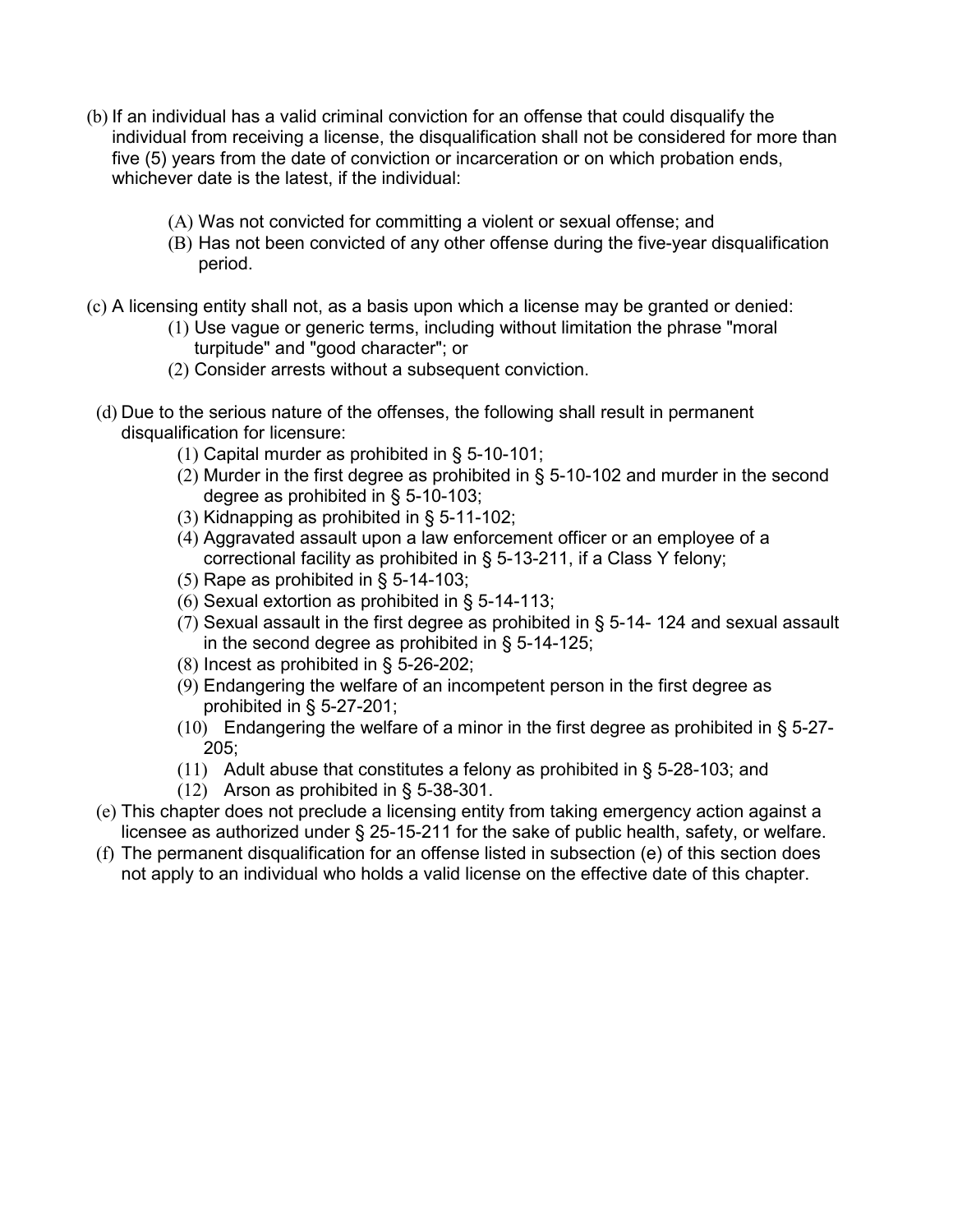

# **Understanding of Criminal Background Check Requirements**

Arkansas Tech University-Ozark Campus Registered Nursing Program prepares students through classroom and clinical experiences for entry level as a registered nurse. Arkansas State Board of Nursing has additional requirements a student must meet in order to sit for the National Council for Licensure Examination for Registered Nurses (NCLEX-RN).

In addition to the criminal background investigation students will submit to clinical facilities during the program, the Arkansas State Board of Nursing will be required to provide a State and Federal Criminal Background Investigation prior to licensure. Students must understand that the Criminal Background Investigation results may prevent the student from being able to sit for the NCLEX-RN.

NOTICE AND RELEASE - READ CAREFULLY BEFORE SIGNING

**I, the undersigned applicant to the Registered Nursing Program at Arkansas Tech University-Ozark Campus, understand that participation in the Registered Nursing Program does not guarantee the right to sit for the NCLEX-RN. I also understand that participation in the Registered Nursing Program does not guarantee licensure as a Registered Nurse.** 

**I hereby release Arkansas Tech University-Ozark Campus, its employees, and all affiliating agencies from any liability with regard to my licensure as a Registered Nurse following successful completion of the program, and understand that any of the crimes listed in the Arkansas State Board of Nursing Nurse Practice Act may bar me from practicing as a Registered Nurse after program completion.** 

**In signing this document, I am also verifying that I have read the information from the Nurse Practice Act in its entirety regarding Criminal Background checks and understand the information contained therein.** 

\_\_\_\_\_\_\_\_\_\_\_\_\_\_\_\_\_\_\_\_\_\_\_\_\_\_\_\_\_\_\_\_ \_\_\_\_\_\_\_\_\_\_\_\_\_\_\_\_

Student Name **Date** 

\_\_\_\_\_\_\_\_\_\_\_\_\_\_\_\_\_\_\_\_\_\_\_\_\_\_\_\_\_\_\_\_ Student Signature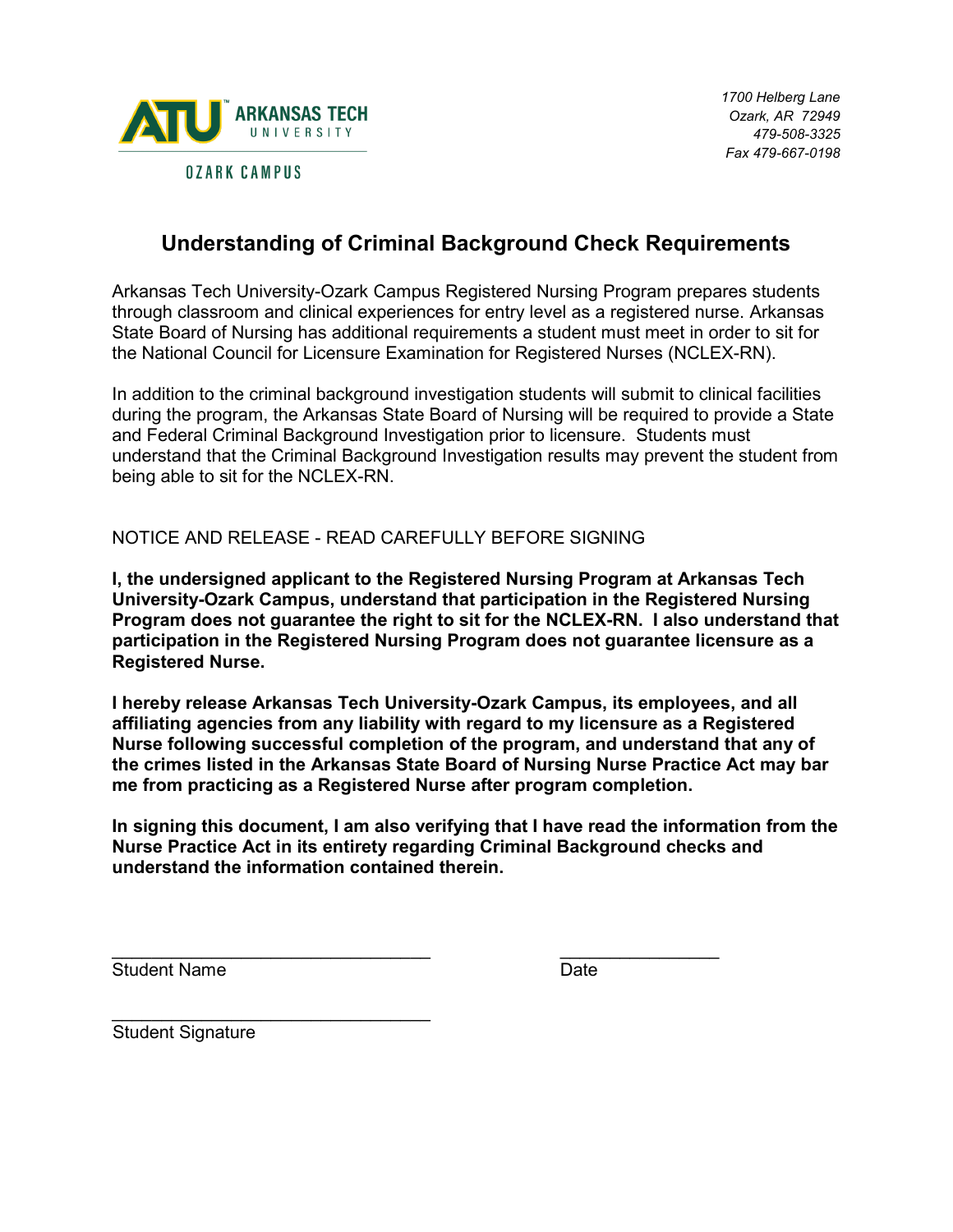

*1700 Helberg Lane Ozark, AR 72949 479-508-3325 Fax 479-667-0198* 

# **ACKNOWLEDGMENT OF ESSENTIAL FUNCTIONS**

By signing below, I acknowledge that I have read and understand the Essential Functions for the Registered Nursing Student. I believe to the best of my knowledge that I have the ability to learn and perform the Essential Functions:

(Please check one)

 $\square$  without reasonable accommodations

 $\square$  with reasonable accommodations (further documentation is attached)

\_\_\_\_\_\_\_\_\_\_\_\_\_\_\_\_\_\_\_\_\_\_\_\_\_\_\_\_\_\_\_\_\_\_\_\_\_ \_\_\_\_\_\_\_\_\_\_\_\_\_\_\_\_\_\_ Student Name Date

\_\_\_\_\_\_\_\_\_\_\_\_\_\_\_\_\_\_\_\_\_\_\_\_\_\_\_\_\_\_\_\_\_\_\_\_\_ Student Signature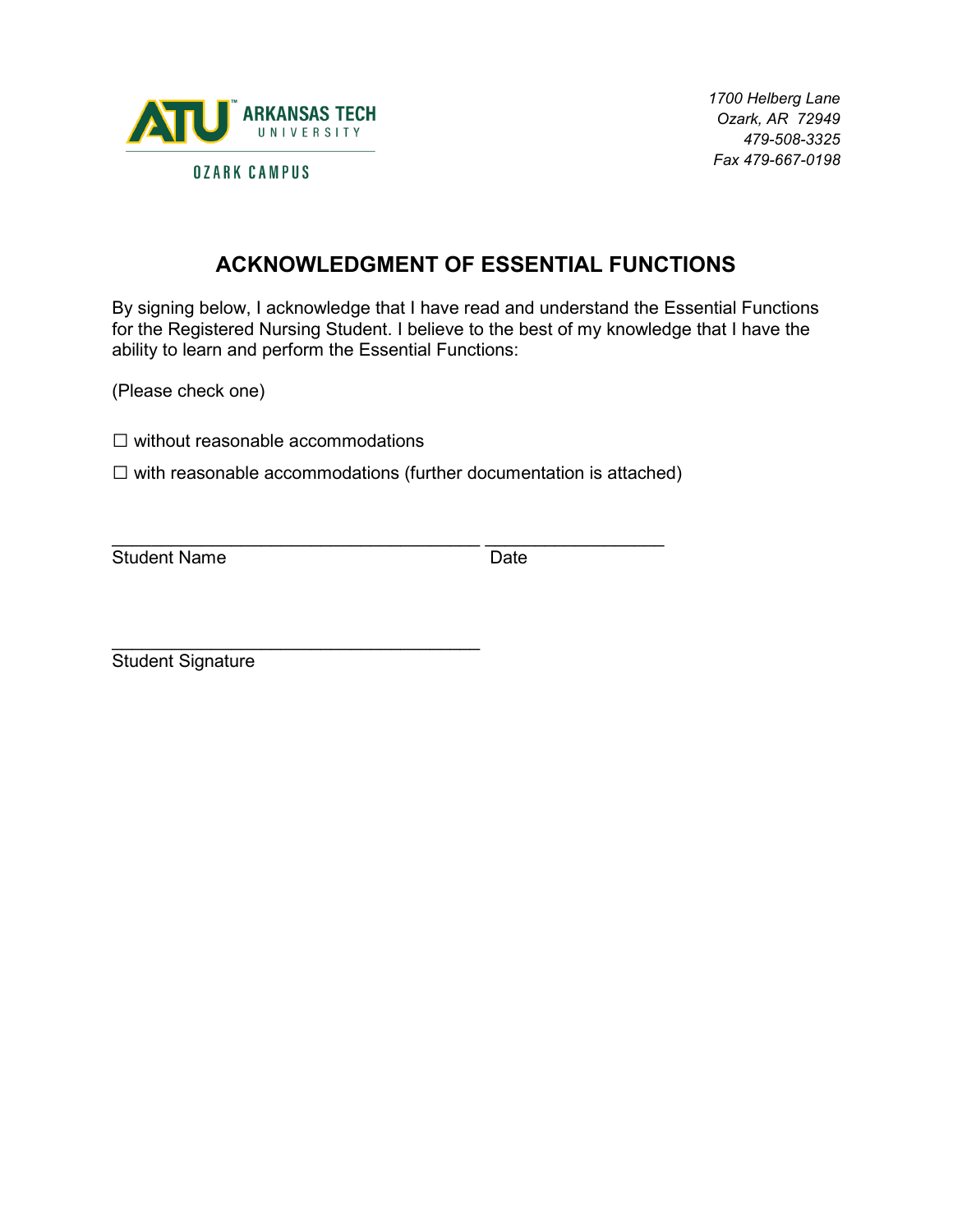

# **Understanding of Clinical Participation Requirements**

Arkansas Tech University-Ozark Campus Registered Nursing Program uses external affiliated agencies for clinical experiences for our students. Affiliated agencies may impose requirements for students in order to be allowed access to clinical experiences.

Students may be required to provide the following information to external affiliated agencies:

- Health Screening/Immunizations
- CPR Certification
- Criminal Background Investigation
- Drug Testing

The student should maintain copies of the documents listed above. Affiliating agencies may require the student to provide a copy of the documentation.

NOTICE AND RELEASE - READ CAREFULLY BEFORE SIGNING

**I, the undersigned applicant to the Registered Nursing Program at Arkansas Tech University-Ozark Campus, understand that participation in a clinical experience is part of the Registered Nursing Program and that participation in a clinical experience includes working as a student at an affiliating agency. I understand that I will be responsible for all travel, meals, and lodging associated with clinical education. I further understand that affiliating agencies have the right to establish requirements for participation in clinical experience.** 

**I understand that I am responsible for providing copies of the documentation requested by the affiliated agency. I understand and agree that if I am rejected for participation in a clinical experience by an affiliating agency or if I refuse to submit to checks or tests that are required by an affiliating agency in order to participate in a clinical experience, I may be unable to complete my program of study and graduate from the Registered Nursing Program. I hereby release Arkansas Tech University-Ozark Campus, its employees, and all affiliating agencies from any liability with regard to my participation in a clinical experience and decisions made concerning my participation in a clinical experience.** 

Student Name **Date** 

\_\_\_\_\_\_\_\_\_\_\_\_\_\_\_\_\_\_\_\_\_\_\_\_\_\_\_\_\_\_\_\_ \_\_\_\_\_\_\_\_\_\_\_\_\_\_\_\_

\_\_\_\_\_\_\_\_\_\_\_\_\_\_\_\_\_\_\_\_\_\_\_\_\_\_\_\_\_\_\_\_ Student Signature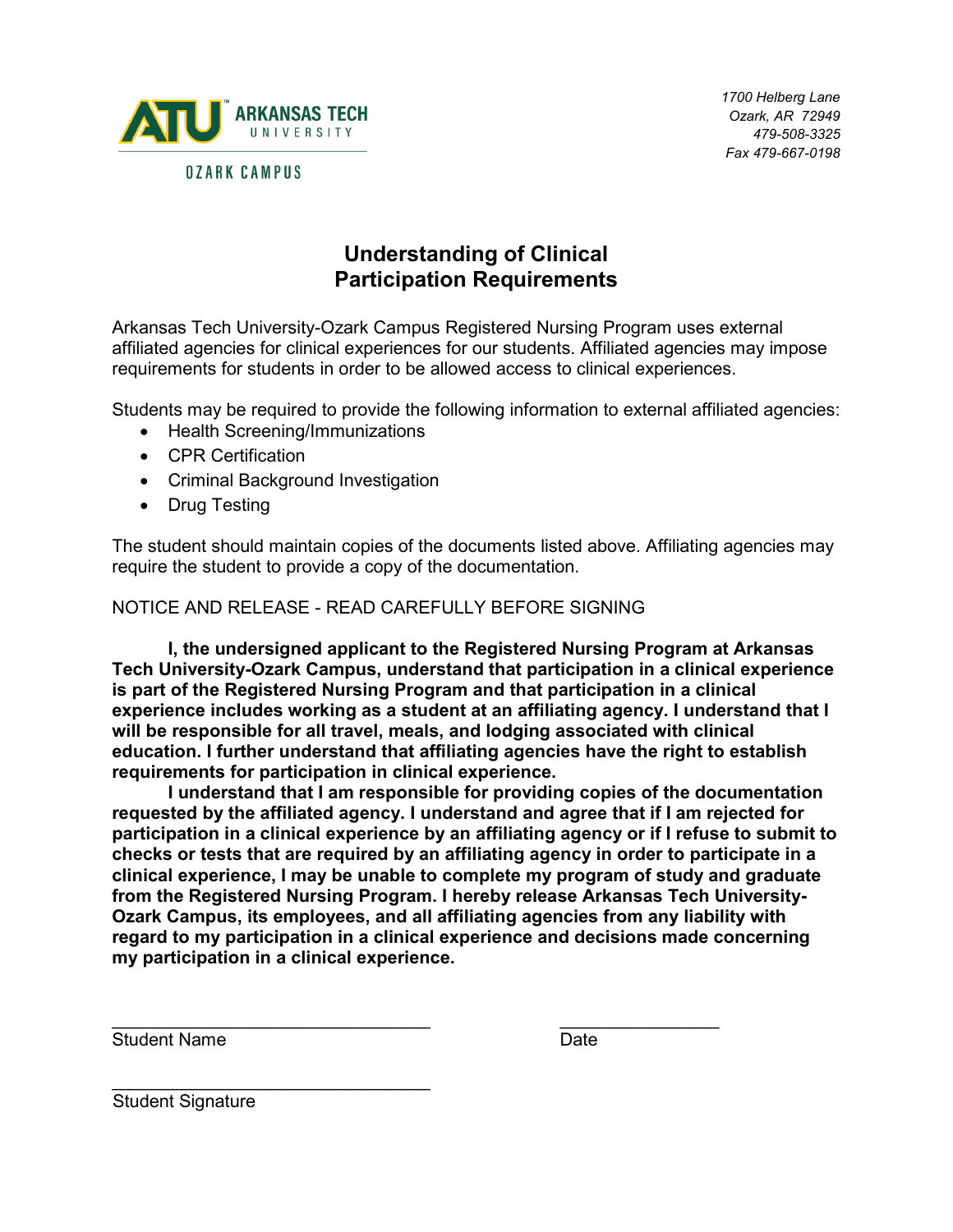

**OFFICE USE ONLY** HESI Score GPA Date Received: Copy of LPN license attached: Transcripts: Received By: \_\_\_\_\_\_\_\_\_\_\_\_ Employment Hours Form \_\_\_\_\_\_ Current CPR Clinical Participation Form \_\_\_\_ Essential Functions Form \_\_\_\_ Background Check Form Verification of Unencumbered License

# **APPLICATION FOR ADMISSION**

## □ **LPN to RN or** □ **Paramedic to RN Program**

| <b>First Name</b>                                                                              | Middle Name                                                                                                                                                                                                                                                                                                         |  |  |  |  |
|------------------------------------------------------------------------------------------------|---------------------------------------------------------------------------------------------------------------------------------------------------------------------------------------------------------------------------------------------------------------------------------------------------------------------|--|--|--|--|
| <b>Mailing Address</b>                                                                         |                                                                                                                                                                                                                                                                                                                     |  |  |  |  |
| <b>State</b>                                                                                   | Zip Code                                                                                                                                                                                                                                                                                                            |  |  |  |  |
|                                                                                                | Date of Birth                                                                                                                                                                                                                                                                                                       |  |  |  |  |
| Cell Phone                                                                                     | Tech T#                                                                                                                                                                                                                                                                                                             |  |  |  |  |
| Please indicate if you are currently a student of:                                             |                                                                                                                                                                                                                                                                                                                     |  |  |  |  |
| Arkansas Tech University □ Arkansas Tech University - Ozark Campus<br>П                        |                                                                                                                                                                                                                                                                                                                     |  |  |  |  |
| Have you previously attended another Registered Nursing Program?                               |                                                                                                                                                                                                                                                                                                                     |  |  |  |  |
| $\Box$ Yes Name of school attended                                                             |                                                                                                                                                                                                                                                                                                                     |  |  |  |  |
| You must check one of the two options listed below and complete the requested<br>information.  |                                                                                                                                                                                                                                                                                                                     |  |  |  |  |
| I completed from an Arkansas State Board of Nursing approved program in Practical              |                                                                                                                                                                                                                                                                                                                     |  |  |  |  |
|                                                                                                |                                                                                                                                                                                                                                                                                                                     |  |  |  |  |
|                                                                                                |                                                                                                                                                                                                                                                                                                                     |  |  |  |  |
| I completed an Arkansas State Board of Nursing approved program more than 12 months<br>$\perp$ |                                                                                                                                                                                                                                                                                                                     |  |  |  |  |
| ago. (If this statement is selected, employer must sign statement below.)                      |                                                                                                                                                                                                                                                                                                                     |  |  |  |  |
| I hereby certify that the applicant has worked a minimum of 1000 hours in the past twelve      |                                                                                                                                                                                                                                                                                                                     |  |  |  |  |
| months in this acute care or long term care setting in the capacity of an LPN.                 |                                                                                                                                                                                                                                                                                                                     |  |  |  |  |
|                                                                                                |                                                                                                                                                                                                                                                                                                                     |  |  |  |  |
| Employer Printed Name Company Name and Phone Number<br><b>Employer Signature</b>               |                                                                                                                                                                                                                                                                                                                     |  |  |  |  |
|                                                                                                | $\frac{1}{2}$ $\frac{1}{2}$ $\frac{1}{2}$ $\frac{1}{2}$ $\frac{1}{2}$ $\frac{1}{2}$ $\frac{1}{2}$ $\frac{1}{2}$ $\frac{1}{2}$ $\frac{1}{2}$ $\frac{1}{2}$ $\frac{1}{2}$ $\frac{1}{2}$ $\frac{1}{2}$ $\frac{1}{2}$ $\frac{1}{2}$ $\frac{1}{2}$ $\frac{1}{2}$ $\frac{1}{2}$ $\frac{1}{2}$ $\frac{1}{2}$ $\frac{1}{2}$ |  |  |  |  |

(If you are not a Tech student please remember to submit an application to the school. Send to the Office of Student Services, 1700 Helberg Lane, Ozark, AR 72949 before using this application)

I certify that the above information is accurate and complete to the best of my knowledge. I understand that falsifying information on any of the requested forms may be cause for immediate dismissal from the Nursing program.